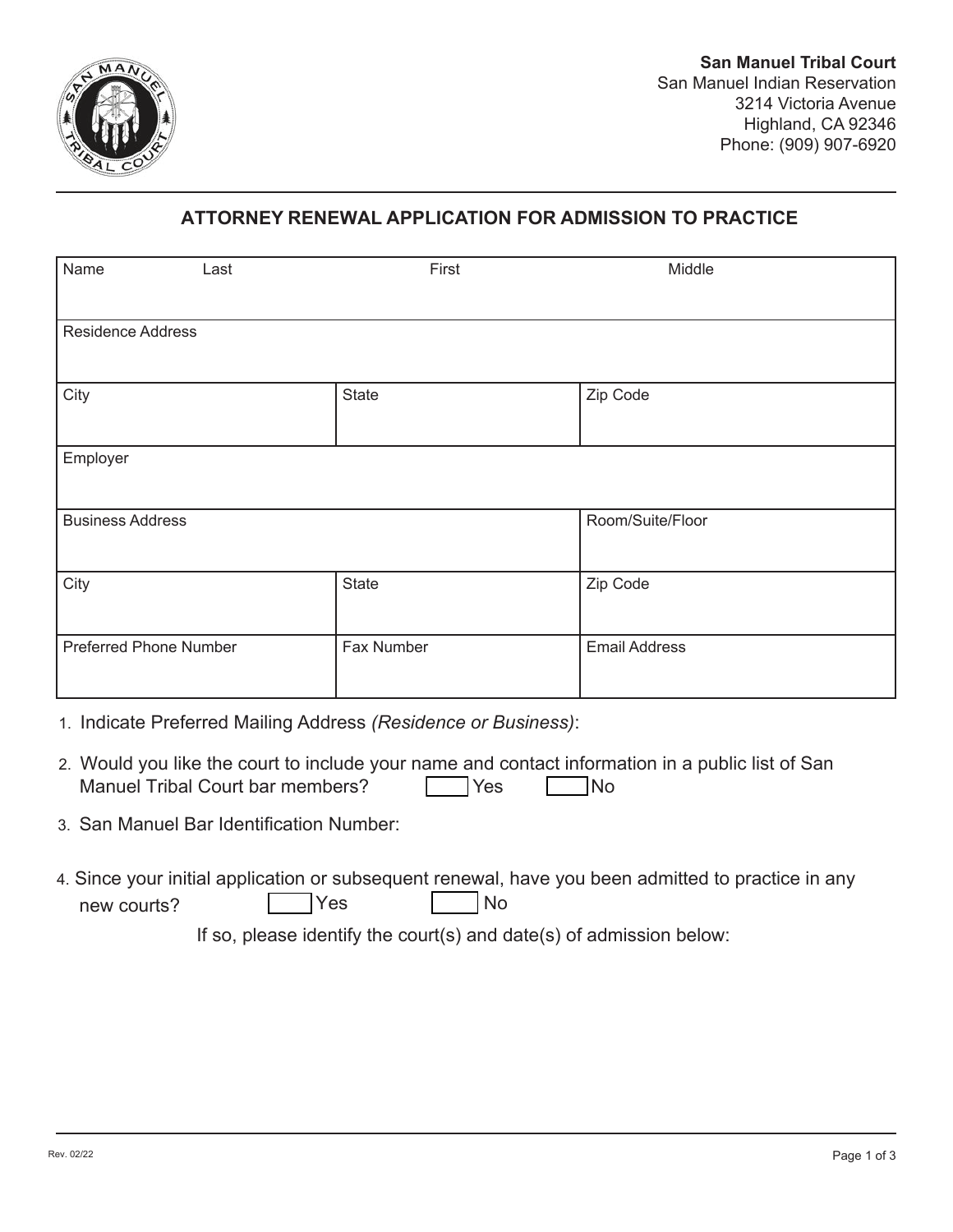5. Have you been held in contempt of court, censured, disbarred, or suspended from practice before any disciplinary authority or court?

| $\sim$<br>ง∩<br>-- |
|--------------------|
|--------------------|

If so, please provide date(s), details, and disposition below:

6. Have you been convicted of any felony?

| Yes. |  | <b>No</b> |
|------|--|-----------|
|------|--|-----------|

If so, please provide date(s), details, and disposition below:

7. Are you currently the subject of any criminal investigation or disciplinary proceeding(s)?  $\sqrt{Y}$ es  $\boxed{\phantom{0}}$ No

If so, please provide date(s), details, and disposition below: